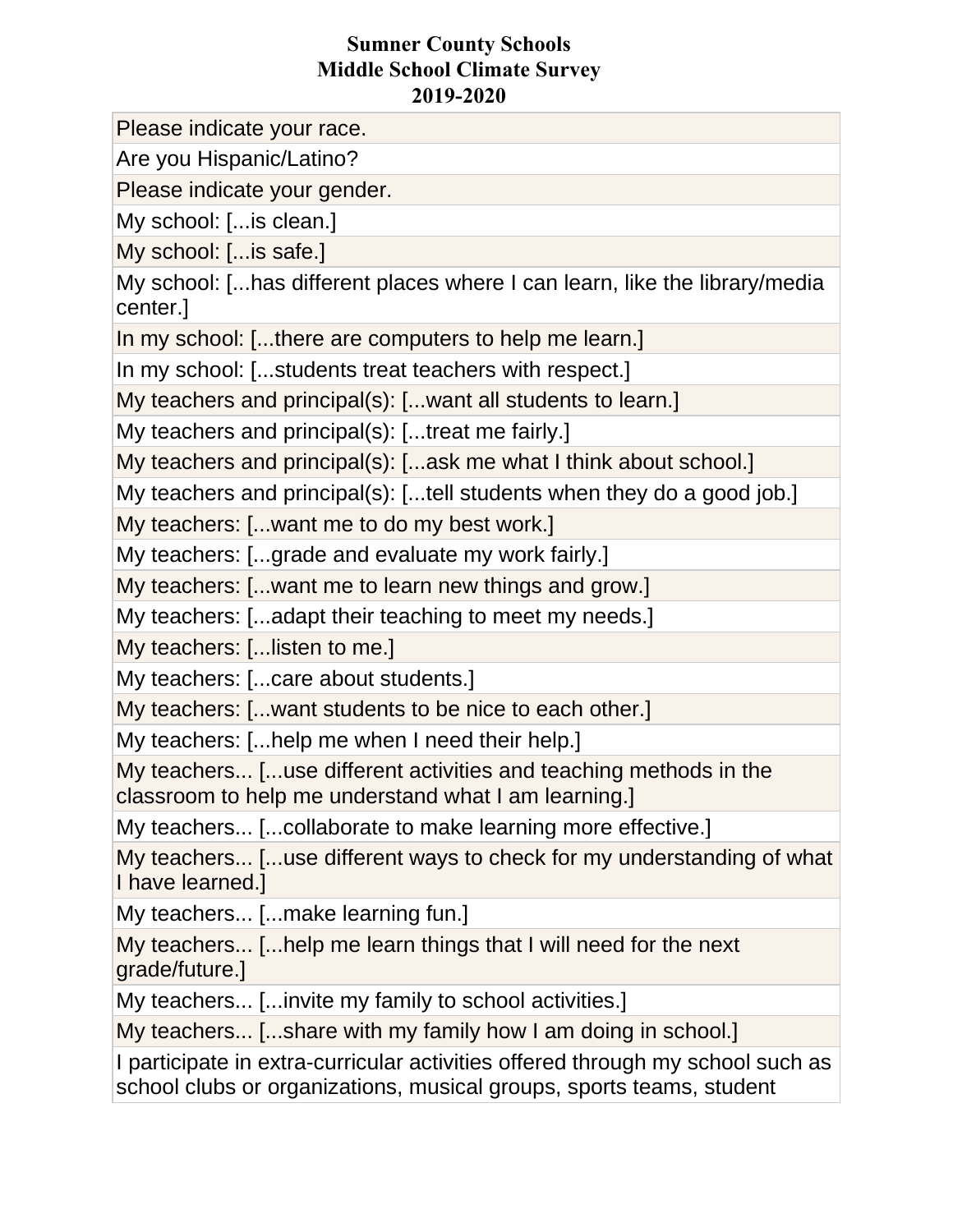governments, dances, sporting events or any other extra-curricular activities.

Students at my school are teased or picked on about... [...their race or ethnicity.]

Students at my school are teased or picked on about... [...their cultural background or religion.]

Students at my school are teased or picked on about... [...their physical or mental disability.]

Students at my school... [...carry guns or knives to school.]

Students at my school... [...belong to gangs.]

Students at my school... [...threaten to hurt other students.]

Students at my school... [...steal money, electronics, or other valuable things while at school.]

Students at my school... [...damage or destroy other students' property.]

Students at my school... [...damage or destroy school property.]

Students at my school... [...fight a lot.]

Students at my school... [...are sometimes physically hurt by their boyfriends or girlfriends while at school.]

During this school year, how often has someone from your school... [...made fun of you, called you names or insulted you?]

During this school year, how often has someone from your school... [...spread rumors about you?]

During this school year, how often has someone from your school... [...threatened to hurt you?]

During this school year, how often has someone from your school... [...pushed you, shoved you, tripped you or spit on you?]

During this school year, how often has someone from your school... [...tried to make you do things you did not want to do, for example, give them money?]

During this school year, how often has someone from your school... [...excluded you from activities on purpose?]

During this school year, how often has someone from your school... [...destroyed your property on purpose?]

During this school year, how often has someone from your school...

[...posted hurtful information about you on the Internet, threatened or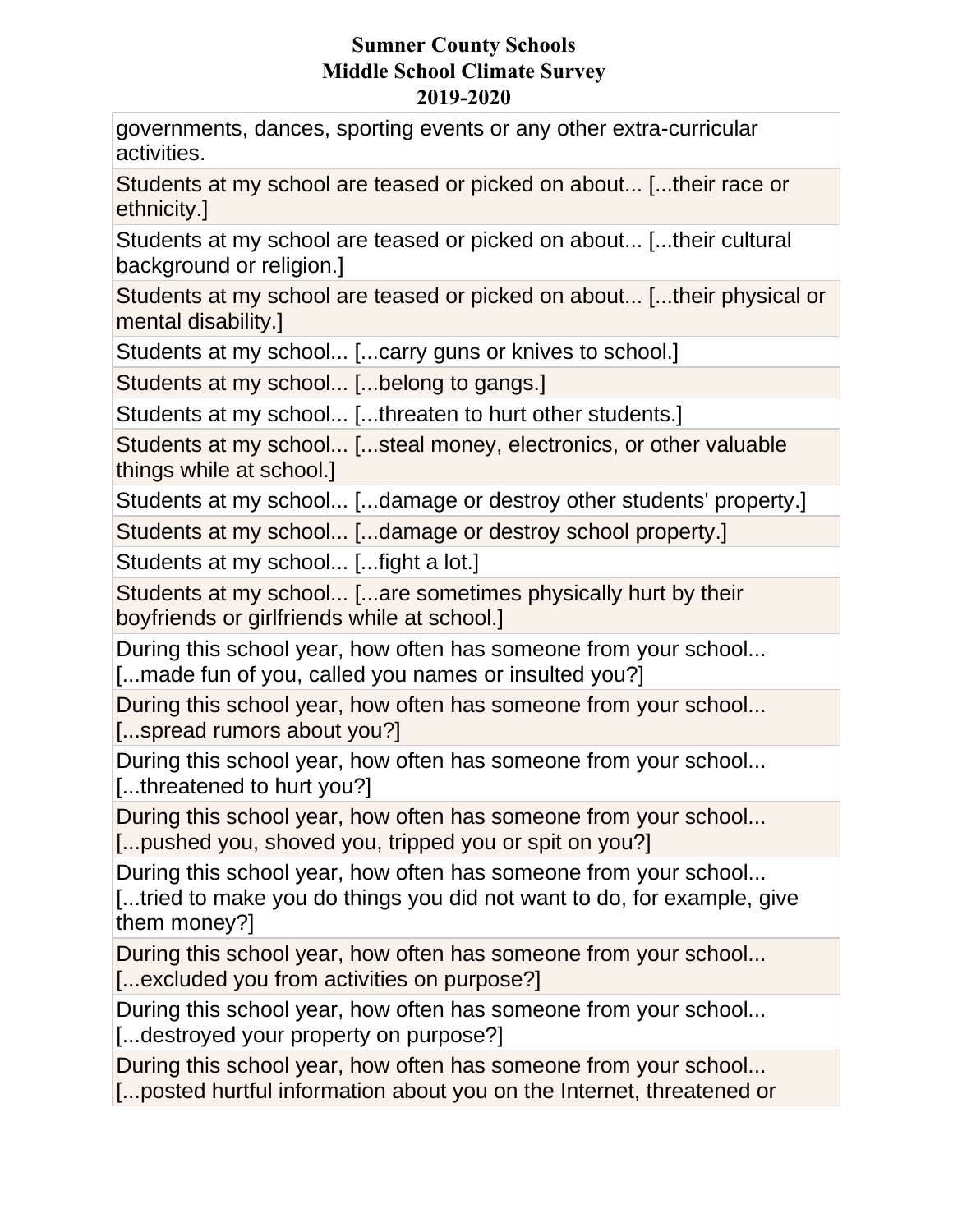insulted you online (direct messaging, text messaging, online gaming, instagram, snapchat, etc.)?]

During this school year, how often has someone from your school... [...bullied you in any way?]

I think that... [...if another person was bullying me, I would report it to an adult at my school.]

Have you told anyone that you have been bullied during this school year?

How often do the teachers or other adults at school try to put a stop to it when a student is being bullied at school?

If you were bullied at school, would you report it to... [...your classroom or homeroom teacher?]

If you were bullied at school, would you report it to... [...another adult at school?]

If you were bullied at school, would you report it to... [...your parent(s)/guardians(s)?]

If you were bullied at school, would you report it to... [...your brother(s) or sister(s)?]

If you were bullied at school, would you report it to... [...your friend(s)?]

If you were bullied at school, would you report it to... [...somebody else?] Have you ever hurt yourself on purpose?

Have you ever seriously thought about suicide?

During the past 30 days, have you... [...had one or more alcoholic beverages?]

During the past 30 days, have you... [...used tobacco products?]

During the past 30 days, have you... [...used marijuana?]

During the past 30 days, have you... [...used prescription drugs not prescribed to you or misused prescription drugs that were prescribed to you?]

During the past 30 days, have you... [...used E-cigs or vapes?]

How much do you think people risk harming themselves physically or in other ways if they.... [...have 5 or more alcoholic beverages (beer, wine, liquor) once or twice a week?]

How much do you think people risk harming themselves physically or in other ways if they.... [...have one or two alcoholic beverages (beer, wine, liquor) nearly every day?]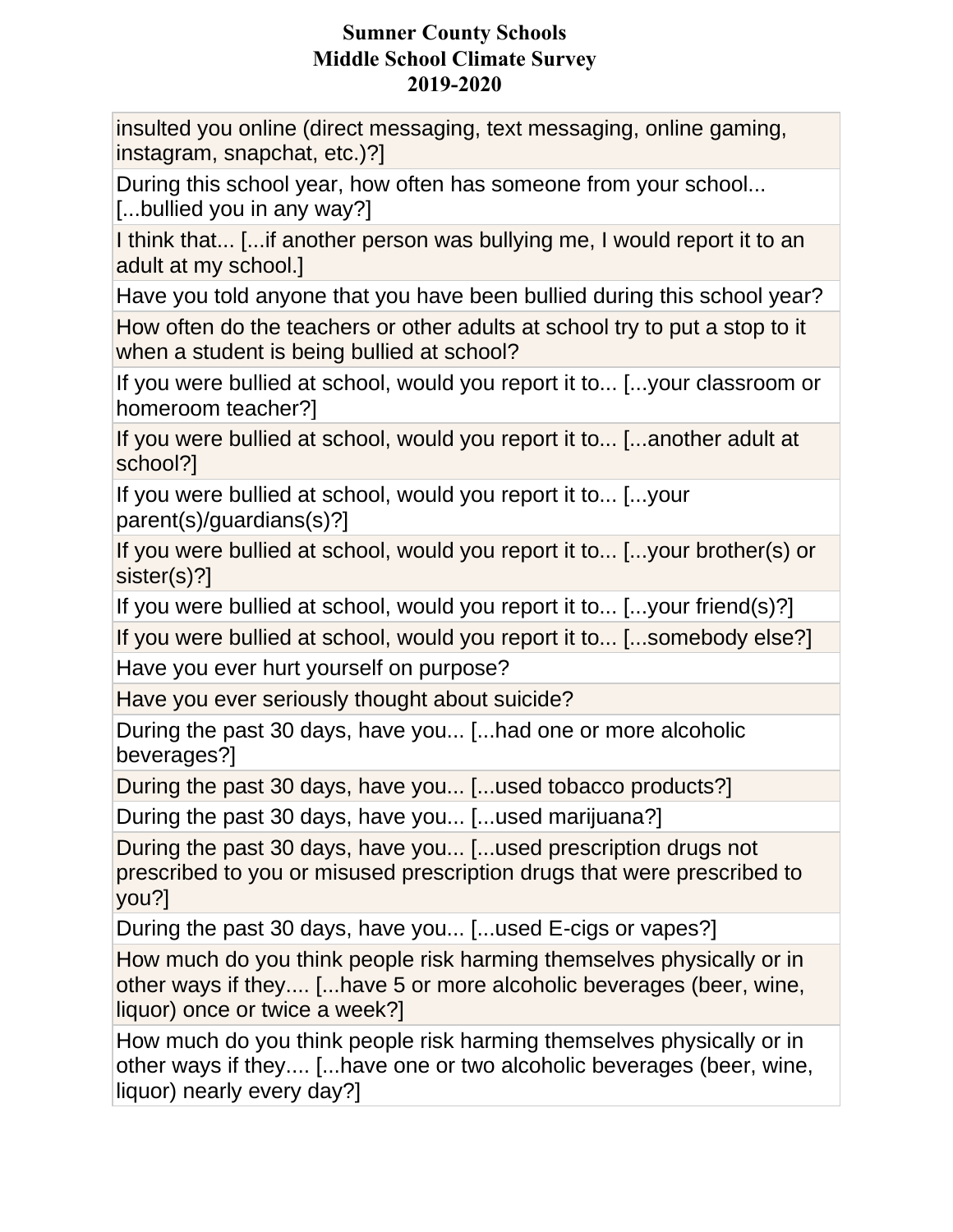How much do you think people risk harming themselves physically or in other ways if they.... [....use tobacco products daily?]

How much do you think people risk harming themselves physically or in other ways if they.... [...use marijuana once or twice a week?]

How much do you think people risk harming themselves physically or in other ways if they.... [...use prescription drugs that are not prescribed to them or misuse prescription drugs that were prescribed to them?]

How much do you think people risk harming themselves physically or in other ways if they.... [...used E-cigs or vapes?]

How wrong do your parents think it would be for you to... [...have one or two alcoholic beverages nearly every day?]

How wrong do your parents think it would be for you to... [...smoke/use tobacco?]

How wrong do your parents think it would be for you to... [...use marijuana?]

How wrong do your parents think it would be for you to... [...use prescription drugs not prescribed to you or misuse prescription drugs that were prescribed to you?]

How wrong do your parents think it would be for you to... [...use E-cigs or vapes?]

How wrong do your friends think it would be for you to... [...have one or two alcoholic beverages nearly every day?]

How wrong do your friends think it would be for you to... [...smoke tobacco?]

How wrong do your friends think it would be for you to... [...use marijuana?]

How wrong do your friends think it would be for you to... [...use prescription drugs not prescribed to you or misuse prescription drugs that were prescribed to you?]

How wrong do your friends think it would be for you to... [...use E-cigs or vapes?]

Have you ever tried... [...cigarettes or other tobacco products?]

Have you ever tried... [...alcohol?]

Have you ever tried... [...marijuana?]

Have you ever tried... [...prescription drugs (not prescribed to you)?]